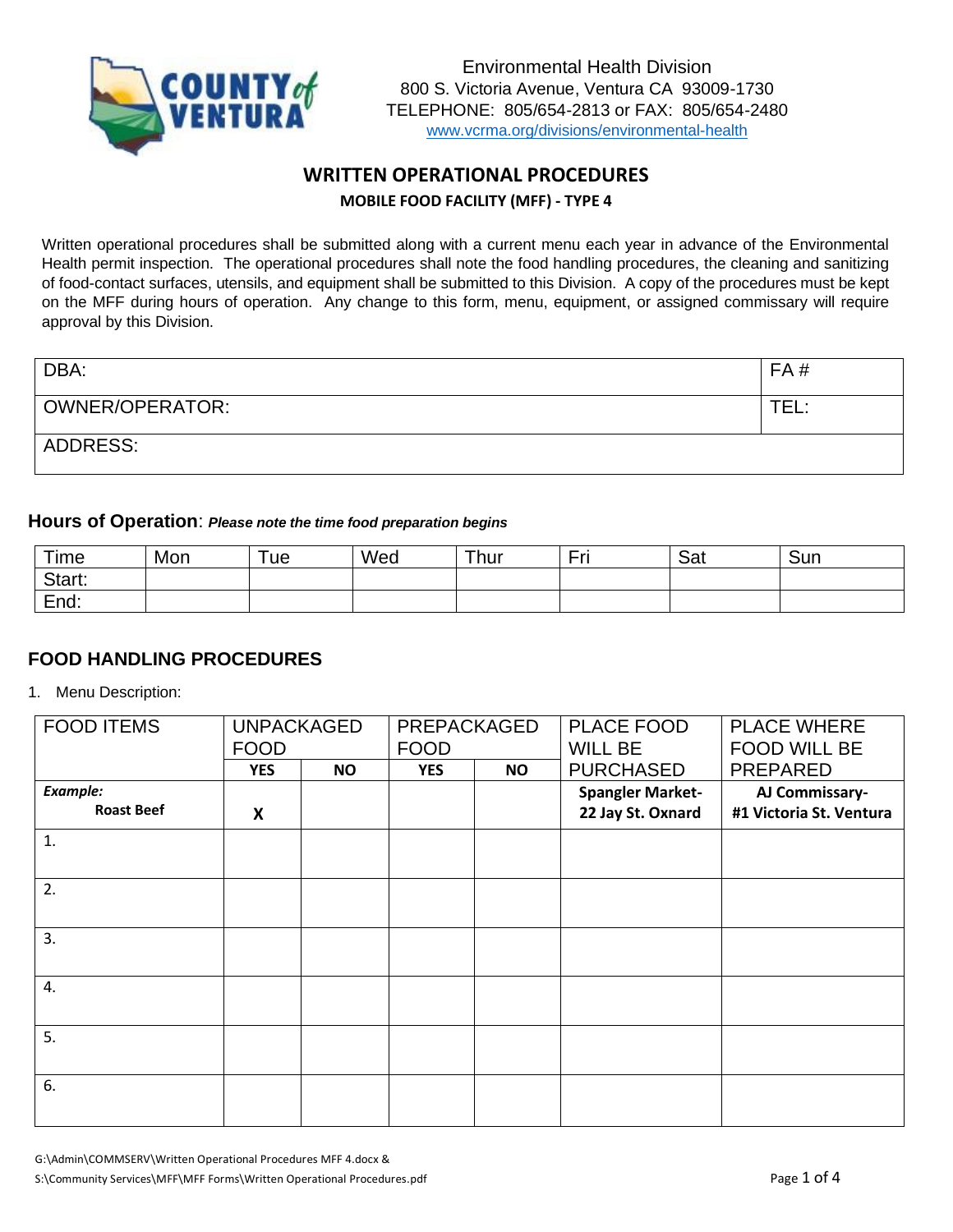| 7.  |  |  |  |
|-----|--|--|--|
| 8.  |  |  |  |
| 9.  |  |  |  |
| 10. |  |  |  |
| 11. |  |  |  |
| 12. |  |  |  |

- 2. Will foods be prepared in advance? Yes \_\_ No \_\_ Location of any food preparation and/or storage other than on the MFF: \_\_\_\_\_\_\_\_\_\_\_\_\_\_\_\_\_
- 3. Where will food be stored at the end of each day?
- 4. Describe how each food item will be prepared, including what types of equipment and utensils are used to prepare each food item.

Food item #4: The state of the state of the state of the state of the state of the state of the state of the state of the state of the state of the state of the state of the state of the state of the state of the state of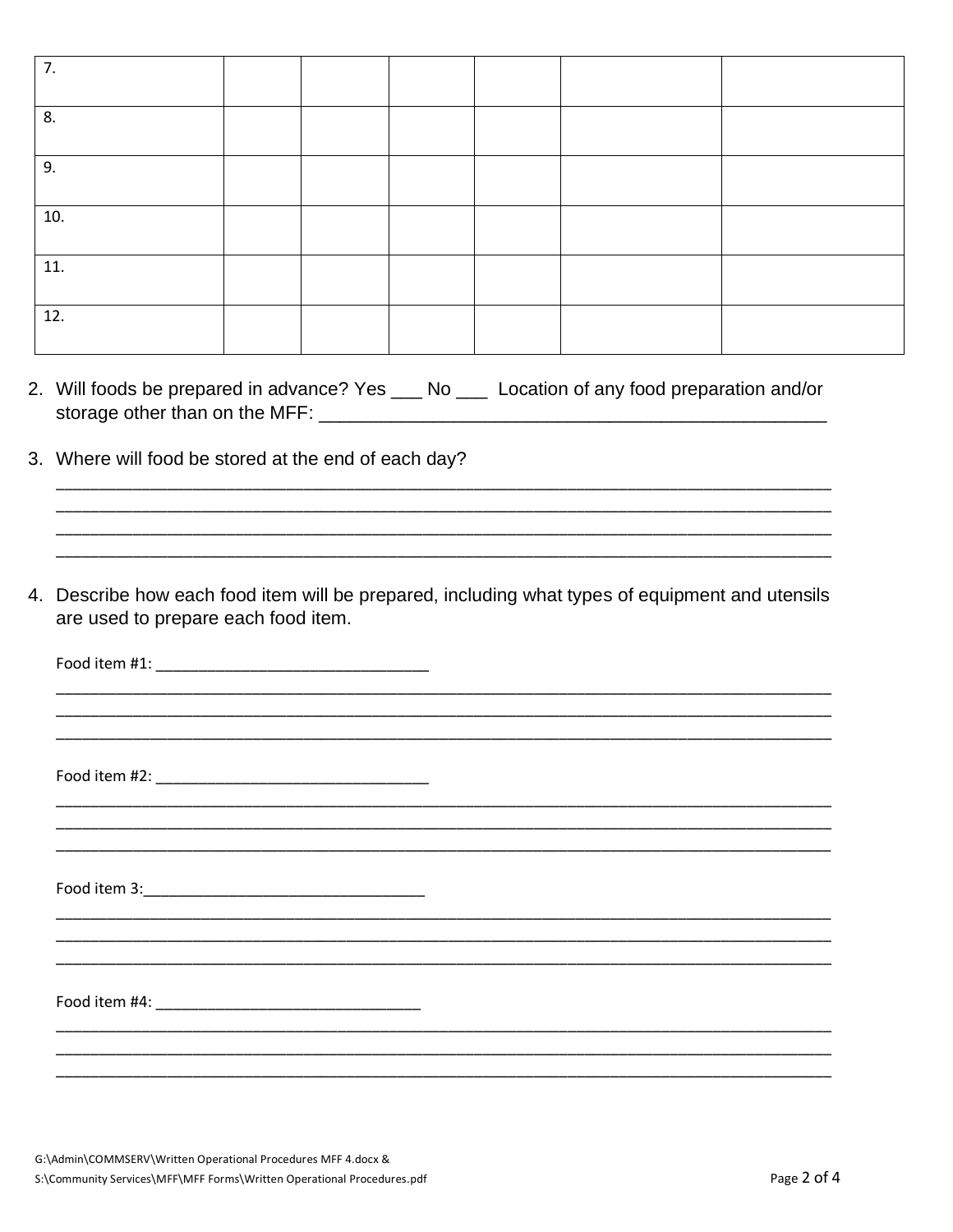| 5. How often will food temperatures be monitored?<br>• Probe thermometer to spot check cooking and/or holding temperatures ________<br>• Ambient thermometer inside each refrigerator ________ |
|------------------------------------------------------------------------------------------------------------------------------------------------------------------------------------------------|
| 6. How will cold (41°F or below) and/or hot (135°F or above) food be maintained at proper<br>holding temperatures?                                                                             |
| Cold Food:                                                                                                                                                                                     |
| Hot Food:                                                                                                                                                                                      |
| FOOD HELD AT 135°F OR ABOVE ON AN MFF SHALL BE DESTROYED AT THE END OF                                                                                                                         |

7. How will food be served from the MFF? Include all utensils used when serving food items.

\_\_\_\_\_\_\_\_\_\_\_\_\_\_\_\_\_\_\_\_\_\_\_\_\_\_\_\_\_\_\_\_\_\_\_\_\_\_\_\_\_\_\_\_\_\_\_\_\_\_\_\_\_\_\_\_\_\_\_\_\_\_\_\_\_\_\_\_\_\_\_\_\_\_\_\_\_\_\_\_\_\_\_\_\_\_\_\_\_\_\_ \_\_\_\_\_\_\_\_\_\_\_\_\_\_\_\_\_\_\_\_\_\_\_\_\_\_\_\_\_\_\_\_\_\_\_\_\_\_\_\_\_\_\_\_\_\_\_\_\_\_\_\_\_\_\_\_\_\_\_\_\_\_\_\_\_\_\_\_\_\_\_\_\_\_\_\_\_\_\_\_\_\_\_\_\_\_\_\_\_\_\_ \_\_\_\_\_\_\_\_\_\_\_\_\_\_\_\_\_\_\_\_\_\_\_\_\_\_\_\_\_\_\_\_\_\_\_\_\_\_\_\_\_\_\_\_\_\_\_\_\_\_\_\_\_\_\_\_\_\_\_\_\_\_\_\_\_\_\_\_\_\_\_\_\_\_\_\_\_\_\_\_\_\_\_\_\_\_\_\_\_\_\_

# **CLEANING & SANITIZING OF FOOD CONTACT SURFACES, EQUIPMENT AND UTENSILS**

- 8. Type of sanitizer and test strips solution to be used for the sanitization of food contact surfaces, equipment and utensils:
	- **Chlorine** contact with a solution of 100 parts per million (ppm) for at least 30 seconds.
	- **Quaternary Ammonium** contact with a solution of 200 ppm for at least one minute.<br> **Quaternary Ammonium** contact with a solution of 25 npm for at least one minute
		- **Iodine** contact with a solution of 25 ppm for at least one minute.